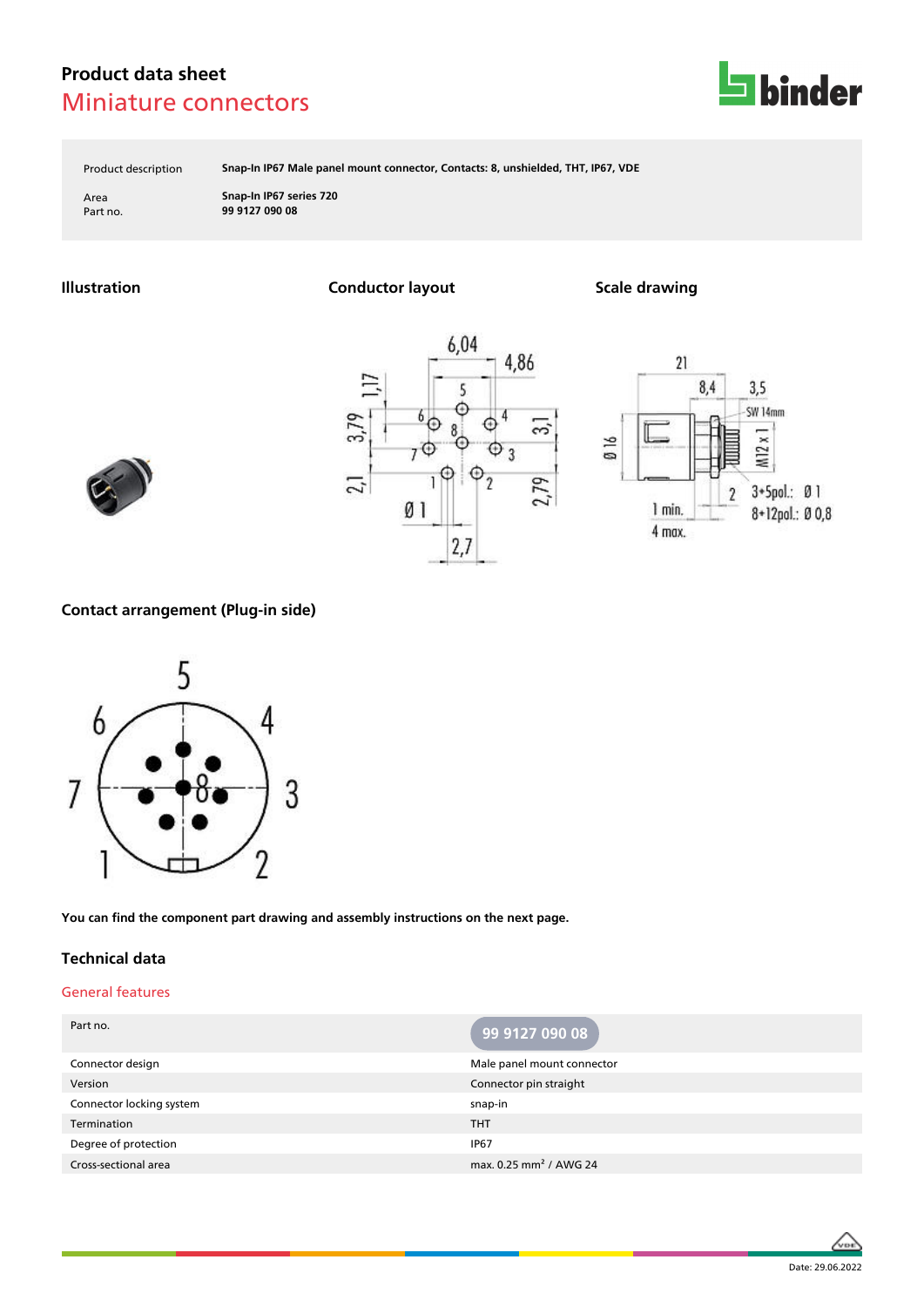

Product description **Snap-In IP67 Male panel mount connector, Contacts: 8, unshielded, THT, IP67, VDE**

| Area     |  |
|----------|--|
| Part no. |  |

**Snap-In IP67 series 720** Part no. **99 9127 090 08**

| Temperature range from/to   | -25 ℃ / 85 ℃        |
|-----------------------------|---------------------|
| Tightening torque screw nut | $0.8$ Nm            |
| Mechanical operation        | > 500 Mating cycles |
| Weight (g)                  | 4.50                |
| Customs tariff number       | 85369010            |

#### Electrical parameters

| Rated voltage             | 125 V                 |
|---------------------------|-----------------------|
| Rated impulse voltage     | 1500 V                |
| Rated current (40 °C)     | 2.0 A                 |
| Insulation resistance     | $\geq 10^{10} \Omega$ |
| Pollution degree          | 2                     |
| Overvoltage category      | Ш                     |
| Insulating material group | Ш                     |
| <b>EMC</b> compliance     | unshielded            |

#### Material

| Housing material      | PA                                   |
|-----------------------|--------------------------------------|
| Contact body material | PA (UL94 V-0) black                  |
| Contact material      | CuZn (brass)                         |
| Contact plating       | Au (gold)                            |
| <b>REACH SVHC</b>     | CAS 7439-92-1 (Lead)                 |
| SCIP number           | 1c843095-2ba0-498d-b538-b8670e52f935 |

#### Authorization/approvals

| Approvals | <b>VDE</b> |
|-----------|------------|
|           |            |
|           |            |

#### Classifications

| eCl@ss 11.1 | 27-44-01-02 |
|-------------|-------------|
| ETIM 7.0    | EC002635    |

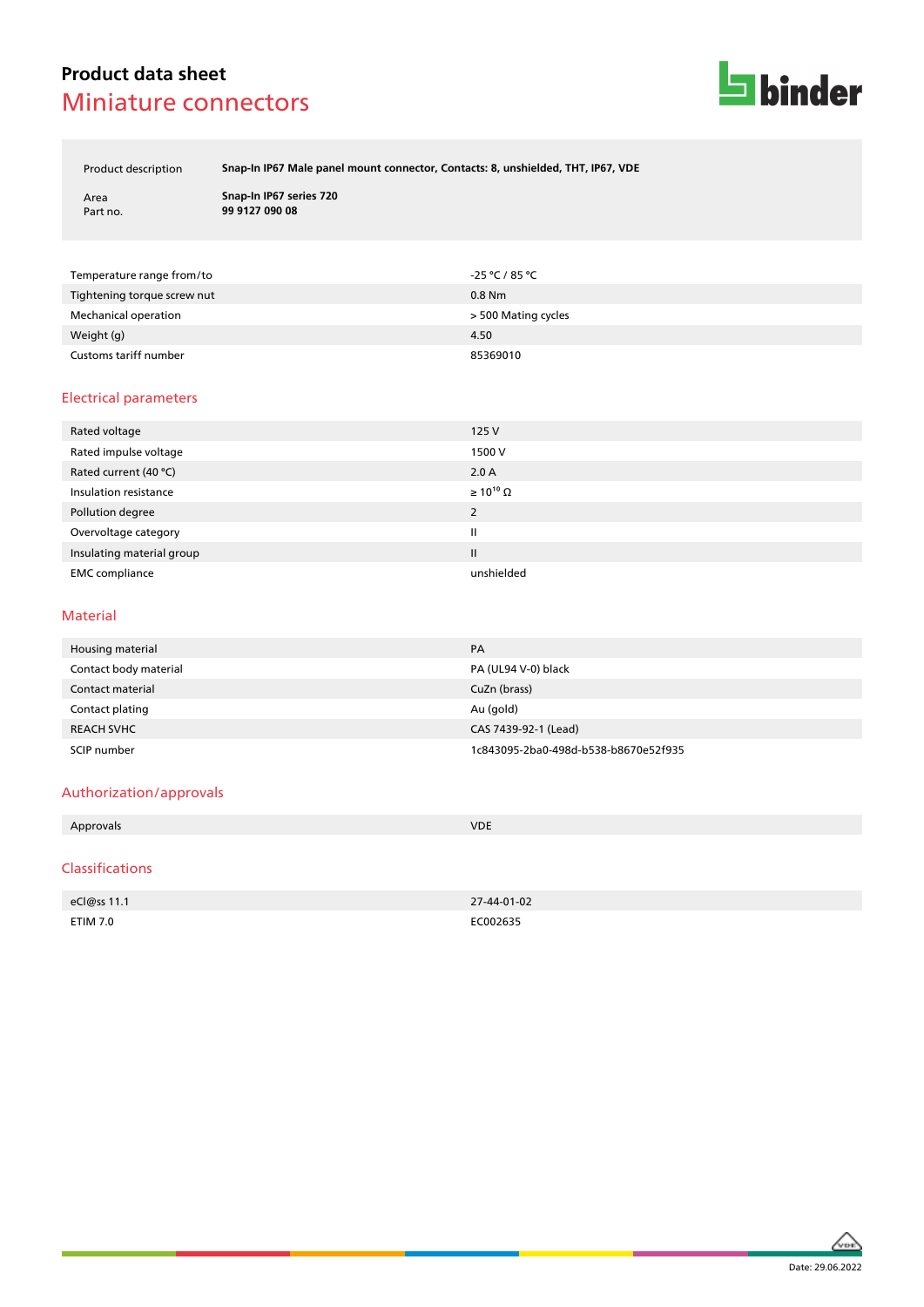

Product description **Snap-In IP67 Male panel mount connector, Contacts: 8, unshielded, THT, IP67, VDE**

Area **Snap-In IP67 series 720** Part no. **99 9127 090 08**

### **Component part drawing**



### **Assembly instructions / Panel cut-out**